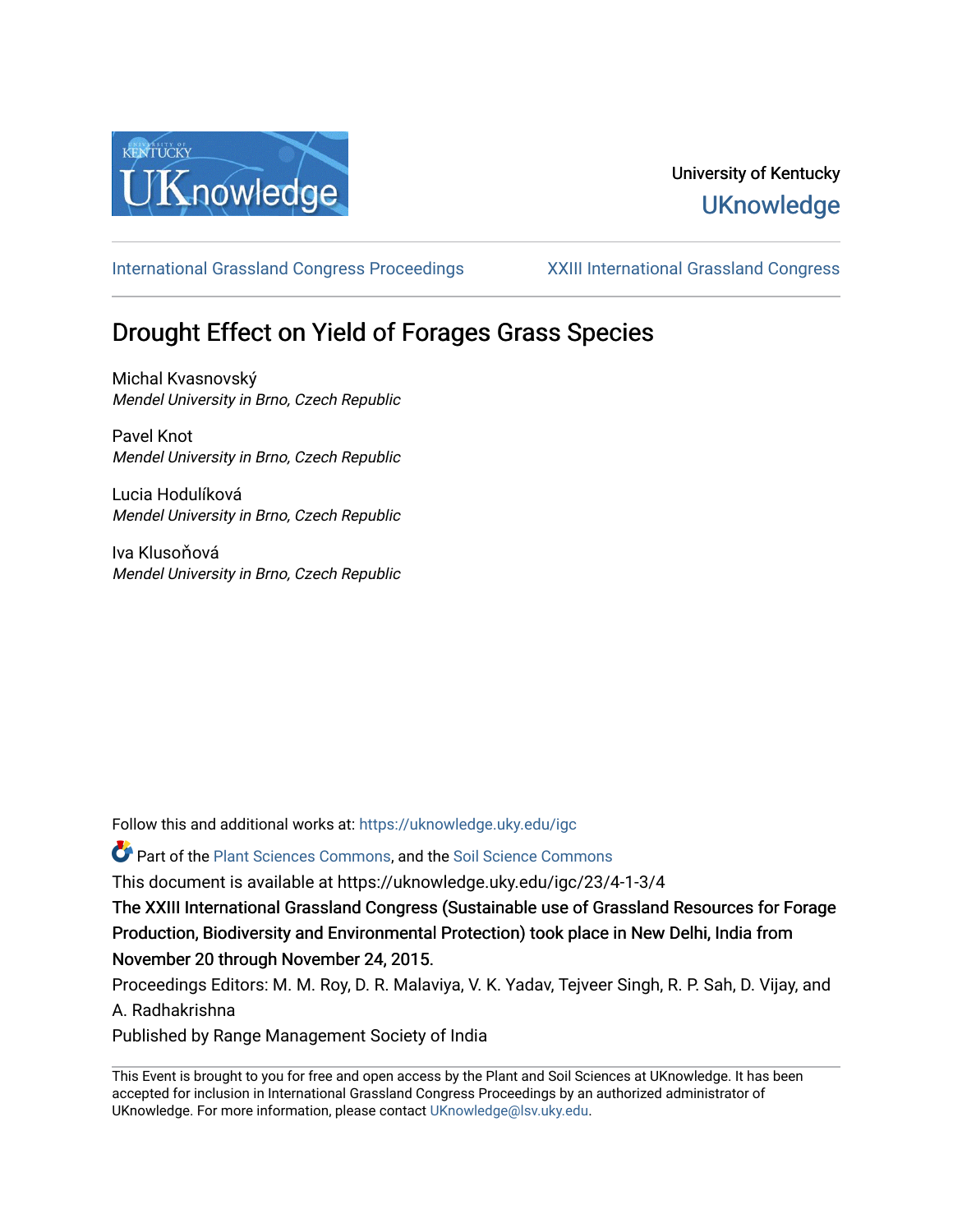Paper ID: 596 **Theme 4.** Biodiversity, conservation and genetic improvement of range and forage species **Sub-theme 4.1.** Plant genetic resources and crop improvement

## **Drought effect on yield of forages grass species**

### **Michal Kvasnovský\*, Pavel Knot, Lucia Hodulíková, Iva Klusoňová,**

Mendel University in Brno, Brno, Czech Republic \*Corresponding author e-mail: michal.kvasnovsky@gmail.com

#### **Keywords:** *Dactylis*, Drought, *Festuca*, *Lolium*, Pseudostems

#### **Introduction**

Climate change (rising temperatures, lengthening of the growing season, increasing evaporation) significantly affects agricultural production in traditional production areas of Central Europe, as illustrated by example better results in growing of corn on its northern or upper height limit. Changes in the amounts and timing of rainfall events will probably affect ecosystem processes, including those that control carbon (C) cycling and storage. In relation to the ongoing global warming, it is desirable to test resistance of grass species to a lack of moisture. Seasonal variation in precipitation and temperature are important controls of soil and plant processes in grasslands. (Fiala *et al*., 2012). Many species respond to drought by maintaining high water potential by reducing water losses or better adsorption. Limitation of water losses can be reduced in the development of water stress by rolling the leaves or fast closing stomata. The plants, however, not only reduce transpiration, but also reduce photosynthesis and thus growth and development (Xu *et al*., 2006).

Interaction of drought stress with high temperature has a greater effect than the damaging effects of each stressor separately. There is a loss of water by transpiration required for cooling and thus faster drying (Jiang and Huang, 2001). Almost a third of the fresh water that is consumed in Europe is used in agriculture, mostly for irrigation (Flörke and Alcano, 2004). The main aim of the study was to evaluate the response production types of grasses to stress-induced reduction of normal precipitation in relation to their production characteristics and the structure of biological phytomass.

#### **Materials and Methods**

Experimental studies were conducted at the experimental site of the Mendel University in Brno (Czech republic, 49<sup>o</sup>15´5"N, 15<sup>o</sup> 58´15"E), in the Fodder Research Station of Vatín. From a geographical point of view it is a potato growing region, with altitude of 535 m.

#### Weather conditions:

• Average annual temperature 6.9 °C (of which for vegetation 12.6 °C annual),

• Amount of precipitation 736 mm (of which for vegetation 440 mm).

The covers were established by planting of pregrown plants of the individual grass species in the spring of 2009 in the form of a small plot experiment in two blocks. Block A – normal precipitation mode, Block B – reduced precipitation mode consisting in roofing of 50% of the experimental area coverage by a special film with a minimum reduction of light conditions so as to drain a half of rainfall out of the area. The mode of precipitation regulation was applied only in the second year after planting for the reason of allowing the same conditions for initial growth and development of plants. In the years 2010– 2012, precipitation regulation was implemented during the summer months, i.e. from 01. 04. to 31. 10. Evaluation of the precipitation course in the individual years, seasons and harvestings is found in the part with results. NPK fertilizer was applied to the surface of the (dose of N 50 kg.ha<sup>-1</sup>) before planting. In the next year's crop fertilization was 150 kg N.ha<sup>-1</sup>, of which 1/3 NPK after hibernation and 2 more doses after mowing LAV 27.5%. The subject matter of monitoring and evaluation was a total of 3 grass species and their suitable varieties, as for meadow and grazing character (see the overview given below). Harvest of the covers (individual plants) was carried out system of 3-fold mowing meadow utilization and "model" 5-fold mowing simulated grazing utilization.

Rated characteristics:

- Number of stalk (a leaf) pseudostems
- Weight in dry matter

#### **Results and Discussion**

When applying the simulated grazing 5-fold mowing utilization (Table 1), was *Dactylis glomerata* with total weight of 470.5 g/1 plant in the average of moisture modes, then *Lolium perenne* with 391.2 g and *Festuca pratensis* with 367.5 g with a relative decrease of 16.9% and 21.9%. In *Dactylis glomerata*, the production was even slightly higher (rel. +3.1%).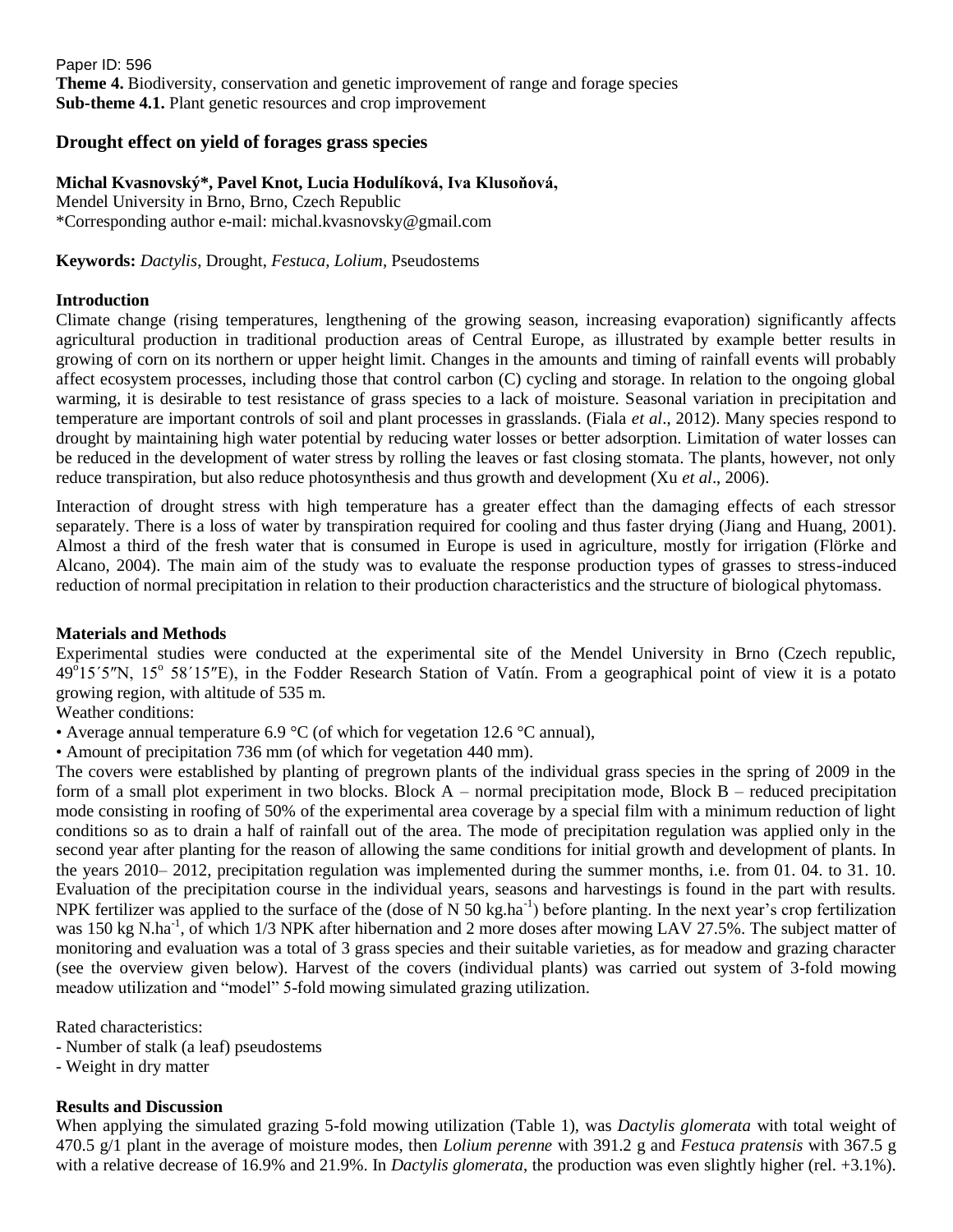In *Lolium perenne* there was a decline in production due to reduced precipitation of rel. −15.3%, while a conclusively lower production applies to years 2011 and 2012. In *Festuca pratensis* the production was relatively reduced by −11.9%. A lower production is conclusive in 2012. Despite the overall lower fodder production, utilization of multiple mowing may be related to better adaptation to an uneven course of precipitation during the growing season.

Influence of the year on differences in plant weight is generally very significant. In *Lolium perenne* differences between the year 2010 and the two following harvest years are significant, with a clear tendency to decreasing production capability and in both good moisture modes. In *Dactylis glomerata*, there was a significant difference only of decline in production in the third year 2012 in the normal moisture mode. In *Festuca pratensis* there is a significant drop in production in the third year 2012, too, in both moisture modes.

The number of pseudostems (Tab. 2) of the individual grass species, as well as of the varieties, is their specific biological property. *Lolium perenne* which is rather a pasture species produces the most shoots which are more delicate, thus a denser cover. *Dactylis glomerata* and *Festuca pratensis* belong rather to the meadow type, with fewer and thicker shoots, particularly in the first mowing. Statistical evaluation of species divergence in this case appears to be ineffective. It is more important to assess the response and formation of shoots in each species to the effect of drought. From the presented data concerning the meadow utilization of covers it follows that the largest reduction in the number of stems due to drought occurred in *Dactylis glomerata* (−34.7%), in *Lolium perenne* by −23.7% and in *Festuca pratensis* by −20.5%. However, in terms of statistical evaluation, these differences are not significant.

|                               | <b>Species</b>           | <b>Moisture mode</b> | Weight of plants (g/1 piece) in | 2010               |         |       |
|-------------------------------|--------------------------|----------------------|---------------------------------|--------------------|---------|-------|
|                               |                          |                      | dry state                       |                    |         |       |
|                               |                          |                      | <b>2010</b>                     | 2011               | 2012    | 2012  |
| <b>Meadow</b><br>utilization  | Lolium perenne           | N                    | 245.9 a                         | 116.9a             | 125.7a  | 488.5 |
|                               |                          | $\mathbb{R}$         | 236.8 a                         | 114.0a             | 89.2 a  | 440.0 |
|                               |                          | Rel. %               | 96.3                            | 97.5               | 70.0    | 90.1  |
|                               | Dactylis glomerata       | N                    | 163.1a                          | 236.8 a            | 338.8 a | 738.7 |
|                               |                          | $\mathbb{R}$         | 132.9 a                         | 137.7 b            | 163.5a  | 434.1 |
|                               |                          | Rel. %               | 81.5                            | 58.1               | 48.3    | 58.8  |
|                               | <b>Festuca pratensis</b> | N                    | 151.9a                          | 198.6a             | 194.6a  | 545.1 |
|                               |                          | $\mathbb{R}$         | 112.2a                          | 149.7a             | 100.4b  | 362.3 |
|                               |                          | Rel. %               | 73.9                            | 75.4               | 51.6    | 66.5  |
| <b>Grazing</b><br>utilization | Lolium perenne           | N                    | 218.6 a                         | 113.0 <sub>b</sub> | 88.6b   | 420.2 |
|                               |                          | $\mathbb{R}$         | 226.3 a                         | 81.7 a             | 48.3 a  | 356.3 |
|                               |                          | Rel. %               | 103.5                           | 72.3               | 48.3    | 84.7  |
|                               | Dactylis glomerata       | N                    | 177.1 a                         | 166.2 a            | 114.6 a | 457.9 |
|                               |                          | $\mathbb{R}$         | 183.1 a                         | 169.3 a            | 119.7 a | 472.1 |
|                               |                          | Rel. %               | 103.4                           | 101.9              | 104.4   | 103.1 |
|                               | Festuca pratensis        | N                    | 162.7 a                         | 145.2 a            | 79.3 a  | 387.2 |
|                               |                          | $\mathbb{R}$         | 142.2 a                         | 134.8 a            | 67.9 a  | 344.9 |
|                               |                          | Rel. %               | 87.4                            | 92.8               | 84.2    | 89.1  |

**Table 1:** Weight of plants

#### **Table 2:** Number of pseudostems

|                              | <b>Species</b>           | <b>Moisture mode</b> | Number of pseudostems (1)<br>year/pieces) |        |        | $\Sigma$ 2010 - 2012 |
|------------------------------|--------------------------|----------------------|-------------------------------------------|--------|--------|----------------------|
|                              |                          |                      | 2010                                      | 2011   | 2012   |                      |
| <b>Meadow</b><br>utilization | Lolium perenne           |                      | 388,1 a                                   | 330,7a | 449,5a | 1 168,30             |
|                              |                          |                      | 342,4a                                    | 225,7a | 323,8a | 891,9                |
|                              |                          | rel. %               | 88.2                                      | 68.2   | 72.0   | 76.3                 |
|                              | Dactylis glomerata       |                      | 145, 1a                                   | 217,0a | 333,0a | 695.1                |
|                              |                          | R                    | 126.6a                                    | 162.0a | 165.3a | 453.9                |
|                              |                          | rel. %               | 87.2                                      | 74.6   | 49.6   | 65.3                 |
|                              | <b>Festuca pratensis</b> |                      | 150.5a                                    | 218.3a | 287.7a | 656.5                |